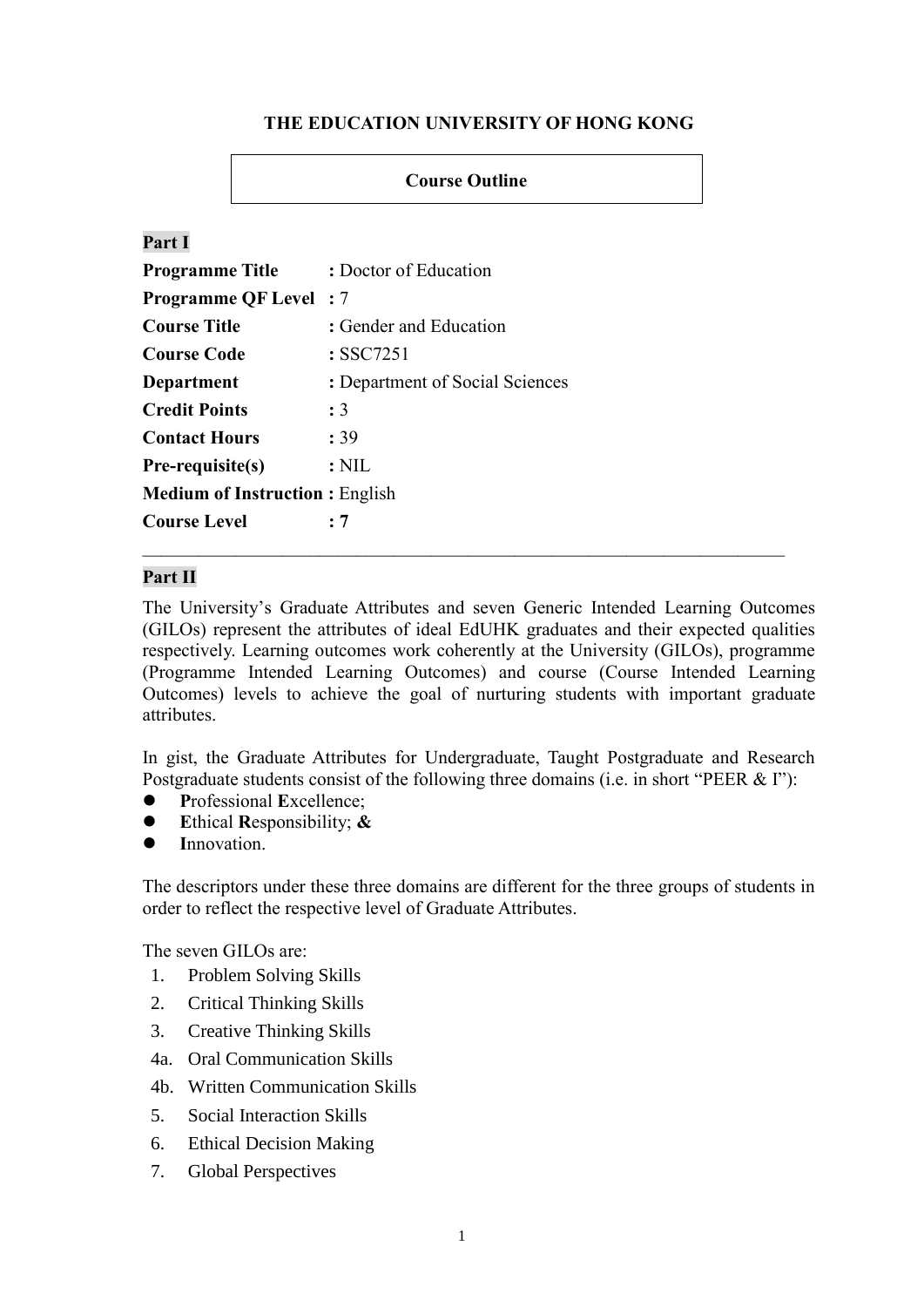## **1. Course Synopsis**

This course aims to offer a broad overview of themes and debates that are pertinent to the field of gender and education. It unravels the centrality and complexity of gender in structuring school culture, practices, organization and interaction. It discusses the complex interplay between gender, class, ethnicity and sexuality in the educational processes. It critically unpacks the ways that schools and classrooms shape, limit and police the construction of identity, differences, access and inequalities. In particular, it asks the following questions: How does one "become" a man or a woman and develop one's gender and sexual identity in schools? How do school culture, organization, hierarchy, knowledge, curriculum, practices, and interactions shape and limit one's relationship to schooling as well as his/her understanding of gender and sexual differences and inequalities? How do young men and women, teachers, and principals acquire and perform their gender and sexual identities when they aspire to be ideal citizens, competent teachers and good leaders in late contemporary society? The course encourages participants to re-examine their own schooling experience and envisage the possibilities of making education and schools more equitable, democratic, inclusive and friendlier to gender and sexual diversities.

# **2. Course Intended Learning Outcomes** (CILOs)

*Upon completion of this course, students will be able to:*

| CLLO <sub>1</sub> | acquire the concepts and perspectives related to gender and<br>education;                                     |
|-------------------|---------------------------------------------------------------------------------------------------------------|
| CLLO <sub>2</sub> | understand the centrality of gender in shaping and structuring<br>educational outcomes and processes;         |
| C <sub>II</sub>   | identify the ways in which schools reproduce and challenge gender<br>and sexual differences and inequalities; |
| $CII O4$          | apply a gendered lens to examine one's educational experiences                                                |
| CHO <sub>5</sub>  | utilise the gendered perspective to explore educational issues                                                |

# **3. Content, CILOs and Teaching & Learning Activities**

| <b>Course Content</b>                                                            | <b>CILOs</b>                | <b>Suggested Teaching &amp;</b><br><b>Learning Activities</b> |
|----------------------------------------------------------------------------------|-----------------------------|---------------------------------------------------------------|
| Mapping the field of gender and<br>education; the conceptualisation of<br>gender | C <sub>LO<sub>l</sub></sub> | Lecture, reading, and class<br>activity                       |
| Critical examination of gender<br>issues in schooling, such as:                  | $CLO1-4$                    | Lecture, reading, presentation<br>and class discussions       |
| Gendering school<br>knowledge, curriculum and<br>practices;                      |                             |                                                               |
| • Masculinizing school<br>culture and sexual violence;                           |                             |                                                               |
| (Hetero) sexuality and sex                                                       |                             |                                                               |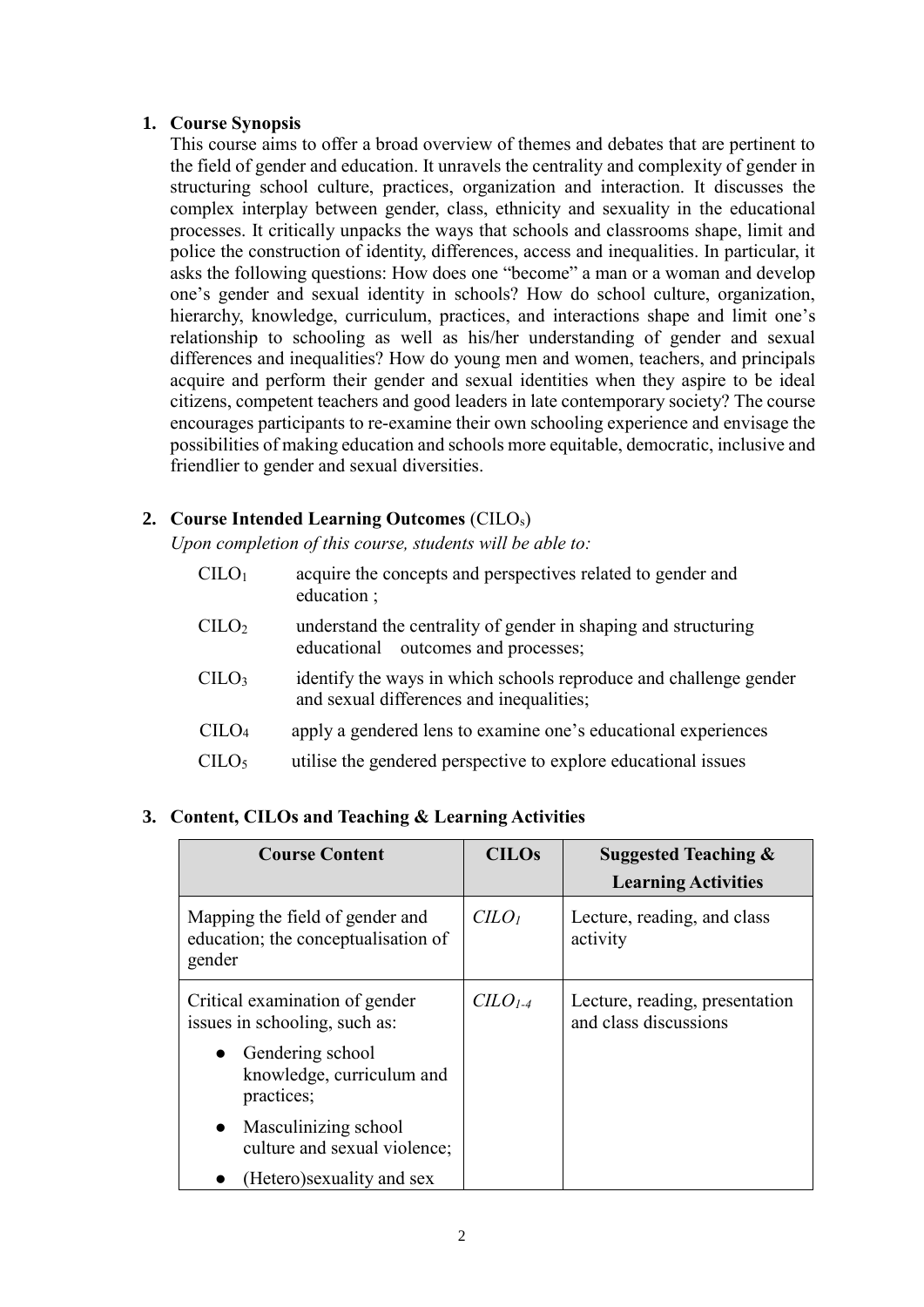| education;                                                                     |          |                                         |
|--------------------------------------------------------------------------------|----------|-----------------------------------------|
| • Heternormativity, queer<br>bodies and classroom;                             |          |                                         |
| • Gendering ideal citizens<br>and workers in global<br>capitalism;             |          |                                         |
| • Gendering teaching $&$<br>school leadership                                  |          |                                         |
| Degendering education? Gender<br>equity and feminist pedagogy and<br>practices | $CLO4-5$ | Lecture, reading, and guest<br>speakers |

## **4. Assessment**

| <b>Assessment Tasks</b> |                                                                                                                                                                                                                        | Weighting $(\% )$ | CILO     |
|-------------------------|------------------------------------------------------------------------------------------------------------------------------------------------------------------------------------------------------------------------|-------------------|----------|
|                         | (a) Critical Reading:                                                                                                                                                                                                  | 40%               | $CLO1-4$ |
|                         | Students are expected to be prepared for<br>each class meeting and participate actively<br>in class discussion. They have to read and<br>write critical commentaries on the<br>readings prescribed in the course.      |                   |          |
|                         | (b) Literature Review:                                                                                                                                                                                                 | 60%               | $CLO1-3$ |
|                         | Students are required to write a critical<br>literature review on an issue in education,<br>which can demonstrate their ability to<br>apply and synthesize gender perspectives<br>and concepts acquired in the course. |                   |          |

# **5. Required Text(s)**

NIL

# **6. Recommended Readings General:**

\*Arnot, M. & Mac an Ghaill, M. (Eds.) (2006). *The RoutledgeFalmer reader in gender and education*. New York: Routledge.

\*Skelton, C., Francis, B. Smulyan, L. (Eds) (2006) *The Sage handbook of gender and education*. London: Sage.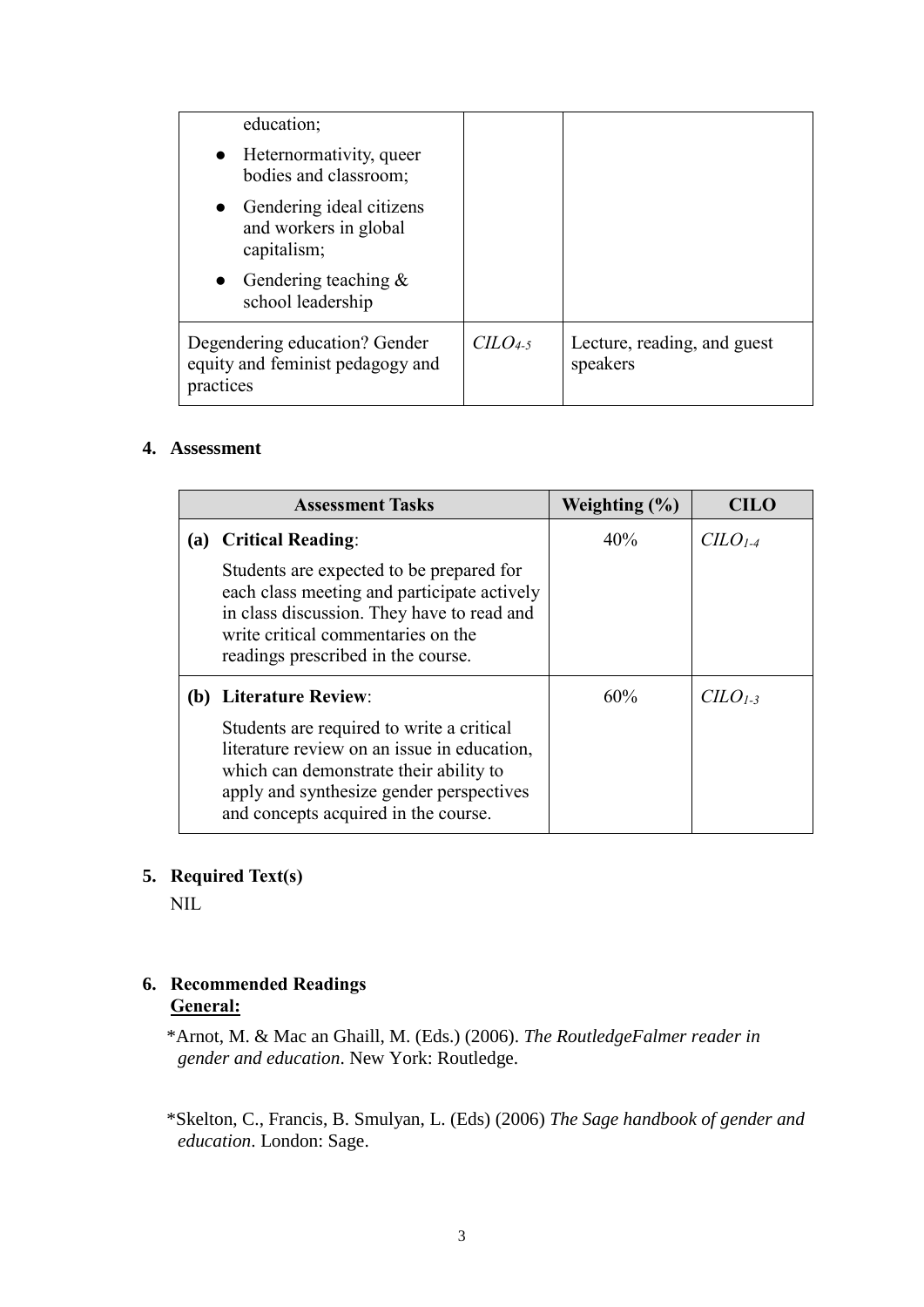## **Conceptualising Gender and Education: Social Constructions and Intersectionality**

Connell, R. (2000). New directions in theory and research. In R. Connell, *The men and the boys* (pp. 15-36). Berkeley: University of California Press.

- \*Davies, B. (2003). Becoming Male or Female. In B. Davies, *Frogs and snails and Feminist Tales: Preschool Children and Gender* (pp. 1-22). Cresskill: Hampton Press.
- Thorne, B. (2002). Do boys and girls have different cultures? In Jossey-Bass, *The Jossey-Bass Reader on Gender in Education* (pp. 125-152). San Francisco: Jossey-Bass.
- Skelton, C. (2001) Typical boys? Theorizing masculinity in educational settings. In B. Francis & C. Skelton (eds.) *Investigating gender: Contemporary perspectives in education* (pp. 164-188). Buckingham: Open University Press.
- \*Weiler, J. (2000). Social class, race/ethnicity, gender, and schooling: A theoretical overview. In J. Weiler, *Codes and contradictions: Race, gender identity, and schooling* (pp. 15-28). Albany: State University of New York Press.
- West, C., & Zimmerman, D. (1998). Doing gender. In B. Clinchy, & J. Norem (eds.), *The gender and psychology reader* (pp. 104-124). New York: New York University Press.

## **Gendering School Knowledge, Curriculum and Practices**

Ivinson, G. and Murphy, G. (2006) Boys don't write romance: The construction of knowledge and social gender identities in English classrooms. In M. Arnot and M. Mac an Ghaill (eds.) *The RoutledgeFalmer reader in render and education* (pp. 163- 179). New York: Routledge.

Lee, J. F. K. (2014). Gender representation in Hong Kong primary school ELT textbooks – A comparative study. Gender and Education, 26, 356-376.

\*Maher, F., & Tetreault, M. (2000). The making and unmaking of whiteness, gender, and class in college classrooms. In N. Rodriguez, & L. Villaverde, *Dismantling white privilege: Pedagogy, politics, and whiteness. Counterpoints: Studies in the postmodern theory of education, Vol. 73.* (pp. 158-177). New York: Peter Lang Publishing.

Paechter, C. (2006) Power, bodies and identity: How different forms of physicla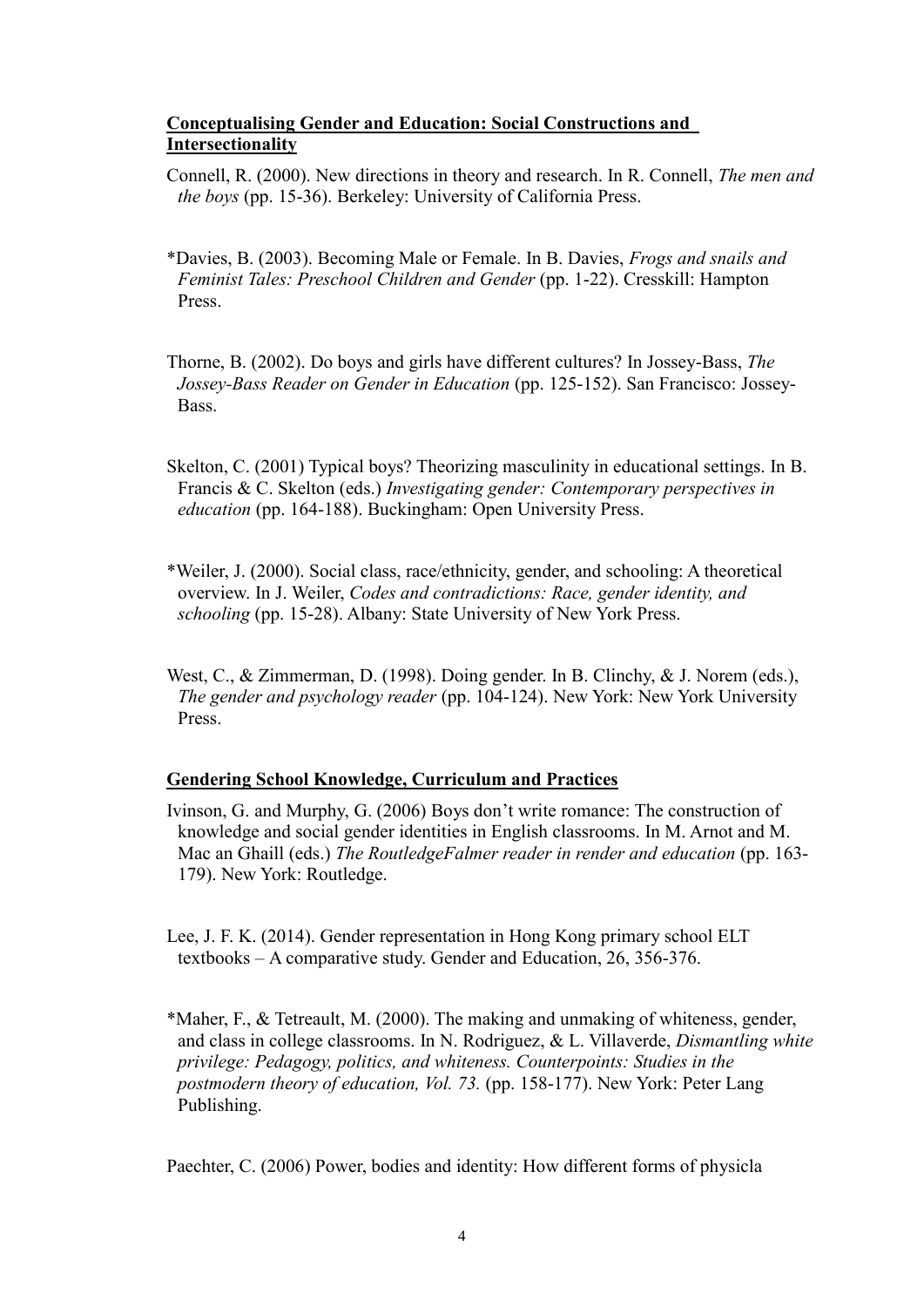educaiton construct varying masculinities and femininities in secondary schools. In M. Arnot and M. Mac an Ghaill (eds.) *The RoutledgeFalmer reader in gender and education* (pp. 194-205). New York: Routledge.

- \*Renold, E. (2006) Gendered classroom experiences. In C. Skelton, B. Francis, and L. Smulyan (eds.) *The Sage handbook of gender and education* (pp. 439-452). London: Sage Publications.
- Tyack, D., & Hansot, E. (2002). Feminists discover the hidden injuries of coeducation. In Jossey-Bass, *The Jossey-Bass reader on gender in education* (pp. 12-50). San Francisco: Jossey-Bass.

#### **Masculinizing School Culture and Sexual Violence**

- Gard, M. (2001). 'I like smashing people, and I like getting smashed myself': Addressing issues of masculinity in physical education and sports. In W. Martino, & B. Meyenn (eds.), *What About The Boys?: Issues of Masculinity in Schools* (pp. 222- 235). Buckingham England: Open University Press.
- \*Kenway, J. and Fitzclarence, L. (2006) Masculinity, violence and schooling: Challenging 'poisonous pedagogies'. In M. Arnot and M. Mac an Ghaill (eds.) *The RoutledgeFalmer reader in gender and education* (pp. 206-220). New York: Routledge.

Messner, M. (1990). Boyhood, organized sports, and the construction of masculinities. *Journal of Contemporary Ethnography*, 18(4), 416-444.

Stein, N. (1995). Sexual Harassment in School. *Harvard Eduational Review, 65*(2), 145-162.

#### **(Hetero)Sexuality and Sex Education**

- \*Allen, L. (2011). 'They think you shouldn't be having sex anyway': young people's critique of sexuality education content. In L. Allen, *Young people and sexuality education rethinking key debates* (pp. 42-64). Basingstoke, New York: Palgrave Macmillan.
- Bragg, S., & Buckingham, D. (2009). Too much too young? Young people, sexual media and learning. In F. Attwood (ed.) *Mainstreaming sex* (pp. 129-146). New York: I.B. Tauris & Co. Ltd.
- \*Epstein, D. and Johnson, R. (1994) On the straight and the narrow: The heterosexual presumption, homophobias and schools. In D. Epstein (ed.) *Challenging lesbian and*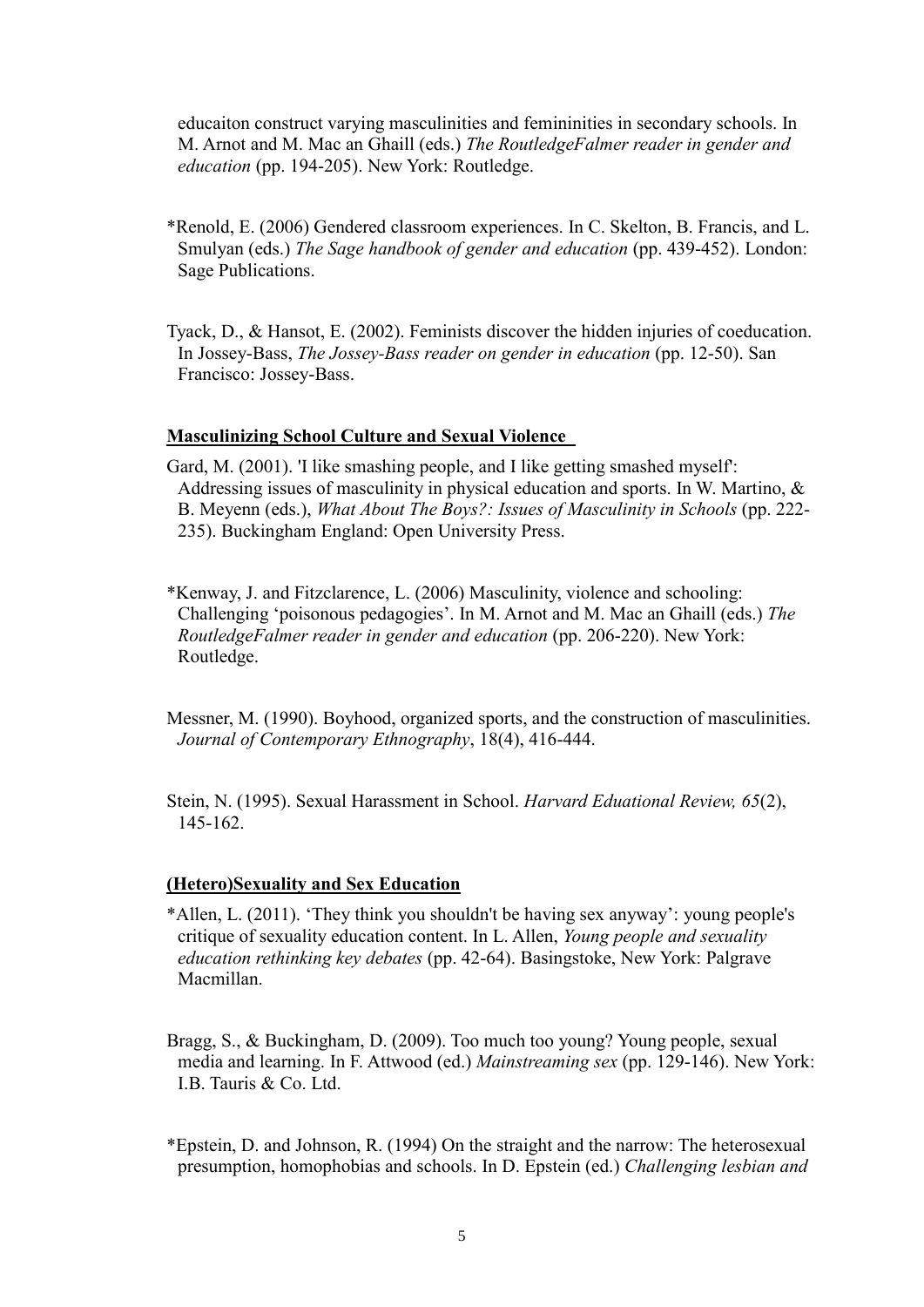*gay inequalities in education* (197-230). Buckingham: Open University Press.

- Fine, M. (2002). Sexuality, Schooling, and Adolescent Females: The Missing Discourse of Desire. In Jossey-Bass, *Jossey-Bass Reader on Gender in Education* (pp. 375-408). San Francisco: Jossey-Bass.
- Kwok, D. K., Winter, S., & Yuen, M. (2012). Heterosexism in school: The counselling expereience of Chinese tongzhi students in Hong Kong, *British Journal of Guidance and Counselling*, 40(5), 561-575.

Tang, D. (2014) Perspectives on same-sex sexualities and self-harm amongst service providers and teachers in Hong Kong, *Sex Education*, 14(4), 444-456.

#### **Heteronormativity, Queer Bodies, and the Classroom**

- \*Wayne, M. (2014) Gender non-conformity, and the significance of queer and transgender perspectives in education. In D. Carlson & E. Meyer (eds.), *Gender and sexualities in education: A reader* (pp. 9-24). New York: Peter Lang Publishing.
- Kimmel, M. (2005). Masculinity as Homophobia: Fear, Shame, and Silence in the Construction of Gender Identity. In M. Kimmel, *The Gender of Desire: Essays on Male Sexuality* (pp. 25-42). Albany: State University of New York Press.
- sj Miller and Gilligan, J. (2014) Heteronormative harassment: Queer bullying and gender-non conforming students. In D. Carlson & E. Meyer (eds.), *Gender and sexualities in education: A reader* (pp. 217-229). New York: Peter Lang Publishing.
- \*Mandel, L., & Shakeshaft, C. (2000). Heterosexism in Middle Schools. In N. Lesko, *Masculinities at School* (pp. 75-103). Thousand Oaks: Sage Publications.
- Sumara, D., & Davis, B. (1999). Interrupting Heteronormativity: Toward a Queer Curriculum Theory. *Curriculum Inquiry*, 29(2), 191-208.

#### **Gendering Ideal Citizens workers in Global Capitalism**

- \*Arnot, M. (2006) 'Freedom's children'? Gender, individualization and the neo-liberal learner citizen. In M. Arnot (ed.) *Educating the gendered citizen: Sociological engagements with national and global agendas* (pp. 197-222). London: Routledge.
- Lee, D.W.H. & **Chan, A. K.W.** (2018). To lead and to mother: Contradictory constructions of new femininity in an elite girls' school in Hong Kong. In K.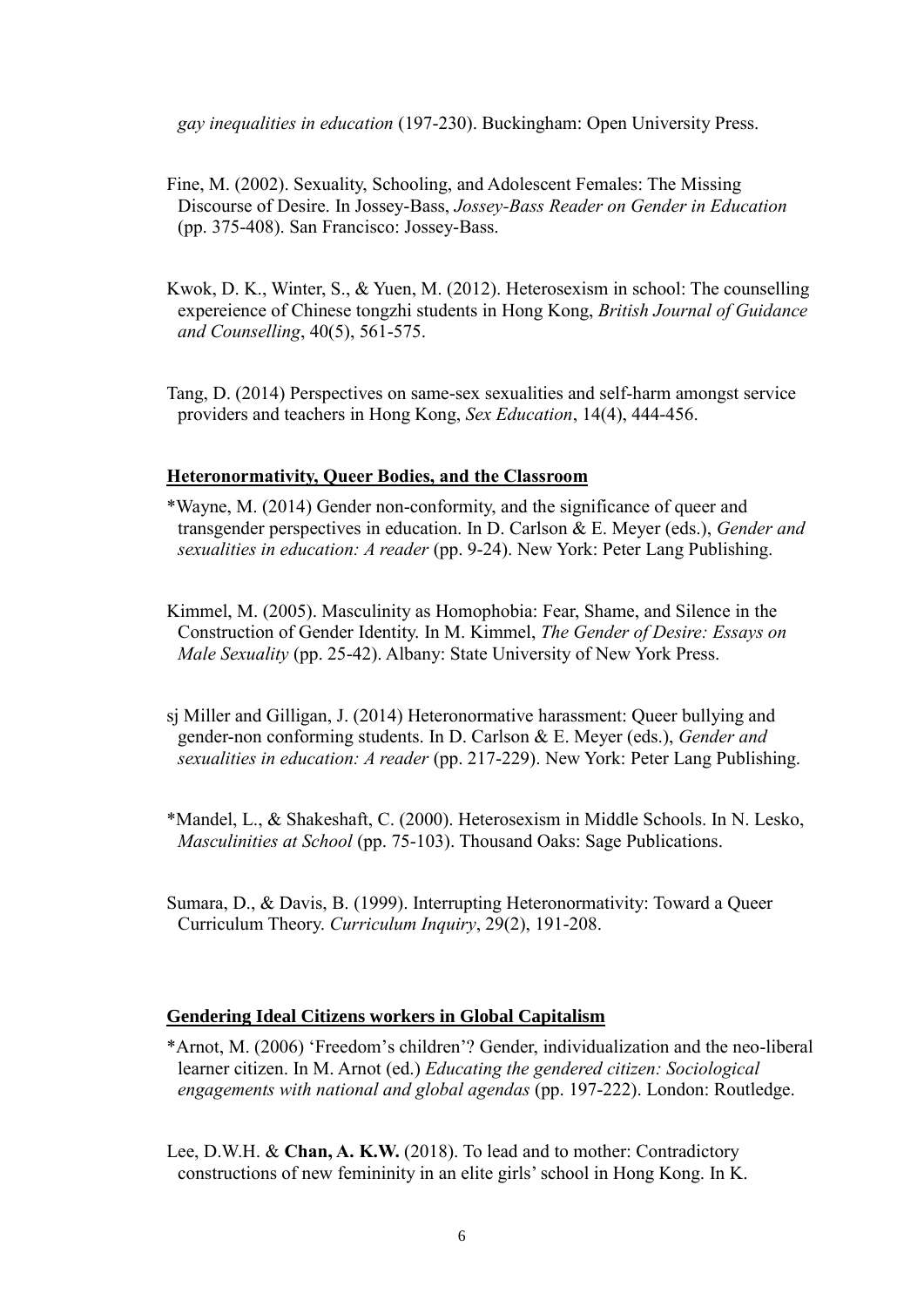Kennedy and J. Lee (Eds.), *Routledge handbook on schools and schooling in Asia.* London: Routledge.

- Choi, P. K. (2012) "Boys, do you have a future?" Examining the discourse of failing boys under the global context. In K. W. Chan & P. K. Choi (Eds.), *The making of* g*ender identities – youth, growth and education* (pp. 230–258). Hong Kong: City University of Hong Kong Press. (In Chinese)
- Ringrose, J. (2007). Successful girls? Complicating post-feminist, neo-liberal discourses of educational achievement and gender equality. *Gender and Education*, *19*(4), 471–489.
- Mukherjee, S. (2015) More educated and more equal? A comparative analysis of female education and employment in Japan, China and India, *Gender and Education*, 27(7), 846-870.
- Weis, L. (2006). Masculinity, Whiteness, and the new economy: An exploration of privilege and loss. *Men and Masculinities*, 8(3), 262-272.

#### **Gendering Teaching and School Leadership**

- Chan, Anita K.W. (2004) When women 'baby-sit' and men 'transmit knowledge and discipline': The construction of gender in Hong Kong's primary schools, *Equal Opportunities International*, 23 (3/4/5): 7-28.
- Chan, Anita K.W. (2004) Gender, school management and educational reforms: A Case Study of a Primary School in Hong Kong. *Gender and Education*, 16(4): 491- 500*.*
- \*Chan, Anita K.W. (2011) Feminizing and masculinizing primary teaching: A critical examination of the interpretive frameworks of male principals in HK, *Gender & Education,* 23(6): 745-759.
- Cushman, P. (2009) So what exactly do you want? What principals mean when they say 'male role model', *Gender and Education* 20 (2): 123-136.
- Shakeshaft, C. (2006) Gender and educational management. In C. Skelton, B. Francis, and L. Smulyan (eds.) *The Sage handbook of gender and education* (pp. 497-511). London: Sage Publications.
- Young, M. and McLeod, S. (2001) 'Flukes, opportunities, and planned interventions: factors affecting women's decisions to become school administrators', *Educational*